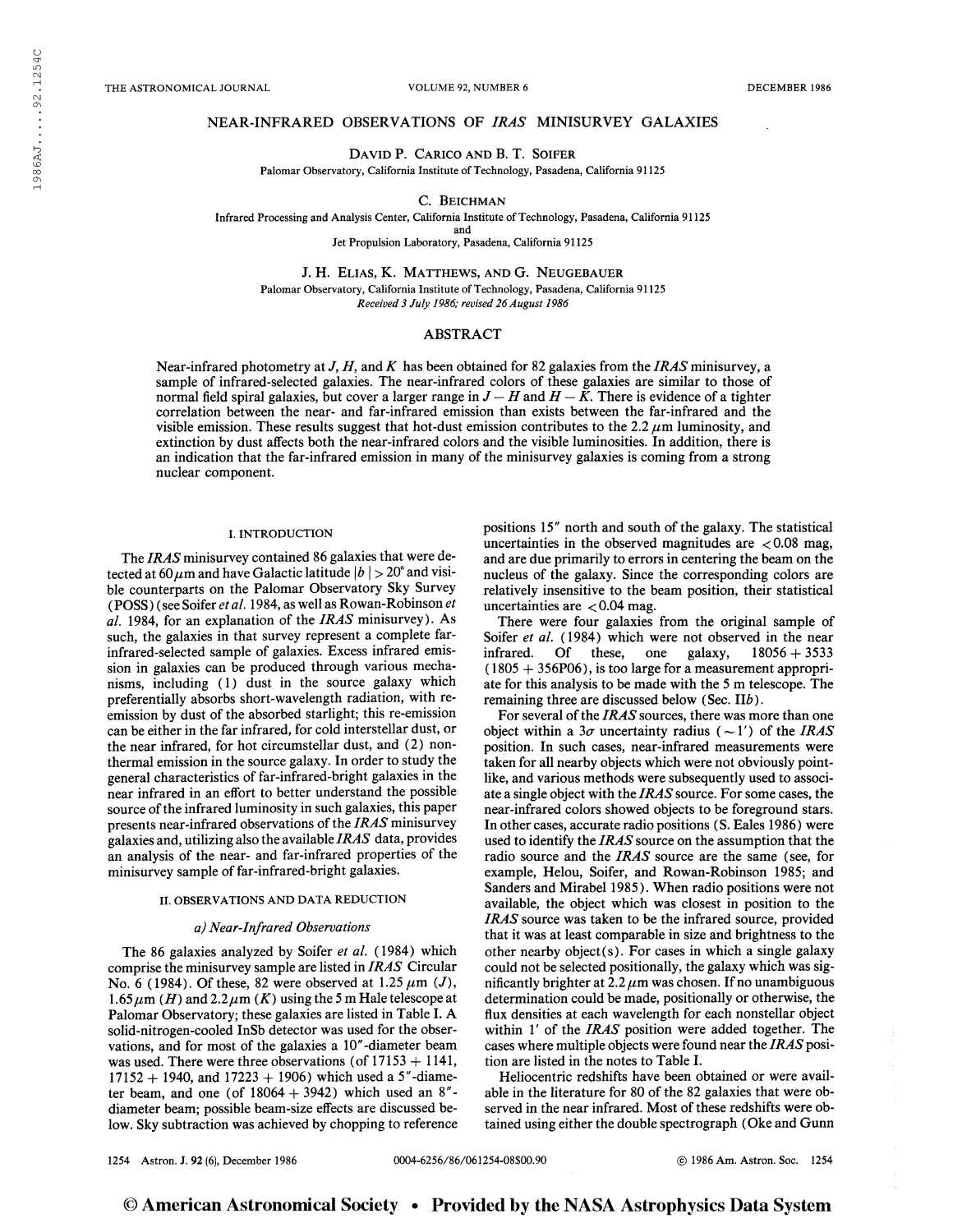|                             |                       | <b>LUMINOSITIES</b>         |                                                                                       |           | 9575<br>1195711<br>11911198                                                                                                                                                                                                                                                                                                                                                                                                      | $\frac{111}{103}$<br>$\pmb{\cdot}$                                   | 1988885155888                                                                                                                                                                    | 10.11<br>10.55<br>10.43<br><b>235333</b><br>23533<br>10.07<br>10.35                                                                                                        | 10.58<br>83833193118<br>00131999118                                                                                                                                           |
|-----------------------------|-----------------------|-----------------------------|---------------------------------------------------------------------------------------|-----------|----------------------------------------------------------------------------------------------------------------------------------------------------------------------------------------------------------------------------------------------------------------------------------------------------------------------------------------------------------------------------------------------------------------------------------|----------------------------------------------------------------------|----------------------------------------------------------------------------------------------------------------------------------------------------------------------------------|----------------------------------------------------------------------------------------------------------------------------------------------------------------------------|-------------------------------------------------------------------------------------------------------------------------------------------------------------------------------|
|                             |                       |                             | $\texttt{LOGL}_{\text{NIR}}$ /L $_\odot$ ] $\texttt{LOGL}_{\text{FIR}}$ /L $_\odot$ ] |           | <b>ង</b> អូងទីដង<br>ស្ថិតទំនង                                                                                                                                                                                                                                                                                                                                                                                                    | 10.14<br>9.84<br>ŧ                                                   | 88888<br>00000<br>9.66<br>353<br>9.84<br>$\overline{5}$                                                                                                                          | <b>93756</b><br>9.39<br>10.07<br>9.50<br>58<br>981<br>8.91                                                                                                                 | 9.78<br><b>00000000000000000</b><br>000000000000                                                                                                                              |
|                             | MAGNITUDES AND COLORS | IRAS DATA <sup>h</sup>      | $f_{100}$                                                                             | $\hat{S}$ | $1.35 \pm 0.49$<br>$1.05 \pm 0.35$<br>\$1,0∓67<br>$1.71 \pm 0.21$<br>1.221<br>12.10                                                                                                                                                                                                                                                                                                                                              | $1.48 \pm 0.49$<br>$1.79: \pm 0.29$<br>$2.04 \pm 0.24$<br>1.651      | $1.13 + 0.31$<br>$1.22: \pm 0.24$<br>3.55 $\pm 0.43$<br>$5.70 + 1.26$<br>$6.88 \pm 0.55$<br>$5.33 + 0.64$<br>$2.31 + 0.18$<br>$2.82 + 0.23$<br>$6.25 + 0.75$<br>$1.79 + 0.21$    | 1.04:±0.12<br>1.79±0.14<br>3.75±0.30<br>1.93±0.15<br>1.21±0.15<br>$5.02+0.60$<br>$2.13+0.17$<br>1.48±0.18<br>4.11±0.33<br>1.31±0.16                                        | $1.17 + > 0.23$<br>$4.40 + 0.35$<br>0.86+0.37†<br>1.35:±0.16<br>$1.18 + 0.24$<br>$1.32 \pm 0.16$<br>$5.96 + 0.72$<br>$1.66 \pm 0.13$<br>3.09±0.25<br>1.29±0.10                |
|                             |                       |                             | දි                                                                                    |           | 0.49±0.06<br>$0.49 \pm 0.06$<br>$0.57 \pm 0.05$<br>0.56±0.07<br>$0.66 \pm 0.05$<br>$0.60 + 0.05$                                                                                                                                                                                                                                                                                                                                 | $0.70 \pm 0.06$<br>$0.73 + 0.09$<br>$0.02 \pm 0.08$<br>$0.65 + 0.05$ | $4.58 + 0.55$<br>$0.67 + 0.08$<br>$0.80 + 0.06$<br>$1.81 \pm 0.14$<br>$2.58 \pm 0.21$<br>$3.37 + 0.27$<br>8.32 $\pm$ 0.67<br>$0.66 \pm 0.05$<br>$0.59 + 0.05$<br>1.42 $\pm$ 0.11 | $0.75 - 0.06$<br>$2.00 + 0.16$<br>$0.51 + 0.06$<br>$0.68 + 0.05$<br>$0.54 \pm 0.04$<br>$0.48 + 0.06$<br>$0.63 \pm 0.05$<br>$2.79 + 0.22$<br>$1.37 + 0.11$<br>$0.88 + 0.07$ | $1.95 \pm 0.16$<br>0.44: $\pm 0.05$<br>$2.47 + 0.20$<br>$3.77\pm0.30$<br>$0.53 + 0.06$<br>$1.70 + 0.14$<br>$0.51 \pm 0.06$<br>$0.46 + 0.06$<br>$0.59 + 0.05$<br>$1.33 + 0.11$ |
|                             |                       |                             | $[J-H]_c$ $[H-K]_c$                                                                   |           | ភ្លន្តក្នុងខ្លួ<br>ទី១១១១១                                                                                                                                                                                                                                                                                                                                                                                                       | 3388<br>$\mathbf{I}$                                                 | 9398338539<br>9388338558                                                                                                                                                         | 0.38<br><b>888333883</b><br>888333888                                                                                                                                      | s = 3 = 3 = 3 = 3 = 3<br>s = 3 = 3 = 3 = 3 = 3                                                                                                                                |
|                             |                       | <b>CORRECTED®</b>           |                                                                                       |           | 922223<br>22222                                                                                                                                                                                                                                                                                                                                                                                                                  | 888<br>$\mathbf{I}$                                                  | $\frac{26}{0.87}$<br>883825258<br>88950000                                                                                                                                       | <b>78875886588</b><br>28875886588                                                                                                                                          | 82882888262<br>838828886                                                                                                                                                      |
| TABLE I. Observed galaxies. |                       |                             | $\mathbf{g}$                                                                          | (mag)     | ##%%%%<br>=======                                                                                                                                                                                                                                                                                                                                                                                                                | 3.19<br>1.79                                                         | $122877888888$<br>$1921119998$                                                                                                                                                   | Fassanustaan<br>Finandianus                                                                                                                                                | n<br>22388835<br>22221123<br>1257<br>1136<br>1415                                                                                                                             |
|                             |                       | <b>OBSERVED</b><br>REDSHIFT | $[H-K]$                                                                               |           | 999338<br>2223483                                                                                                                                                                                                                                                                                                                                                                                                                | 8888<br>8898                                                         | 88888538<br>888885<br>83<br>0.53                                                                                                                                                 | \$8\$\$88885\$<br>\$8\$\$8885                                                                                                                                              | 193883358836                                                                                                                                                                  |
|                             |                       |                             | $H-I$                                                                                 |           | 2286582887<br>22865582887                                                                                                                                                                                                                                                                                                                                                                                                        |                                                                      | 8826888886<br>882688888                                                                                                                                                          |                                                                                                                                                                            | 87888888878<br>50000000000                                                                                                                                                    |
|                             |                       |                             | ×                                                                                     |           |                                                                                                                                                                                                                                                                                                                                                                                                                                  |                                                                      |                                                                                                                                                                                  | 11.388<br>12.10<br>13.45<br>1.38<br>11.743                                                                                                                                 | 1246<br>1155<br>14.10<br>$31138374$<br>$11111$                                                                                                                                |
|                             |                       |                             | LOG[A/D <sub>o</sub> ] <sup>e</sup>                                                   |           | ३३३ = ३३ = ३<br>२०२१ = २२                                                                                                                                                                                                                                                                                                                                                                                                        | 380                                                                  | $-0.70$<br><u>၉၀၀</u><br>၁၃၀<br>6.90<br>388888<br>Poppo                                                                                                                          | 3880<br>$-0.30$<br>ဒုဒ္ဓ<br>၁၃၁<br>ez<br>PPP                                                                                                                               | ဒီခိုဗို့ဗို့<br>၁၁၁၉<br>$-0.60$<br>$-0.18$<br>832<br>999<br>8                                                                                                                |
|                             |                       |                             | $V - E_B^d$                                                                           | (mag)     | 338<br>0.18<br>$\rm \frac{2}{5}$                                                                                                                                                                                                                                                                                                                                                                                                 | 3333<br>2012<br>830<br>0.20                                          | 122388<br>0.18<br>0.14<br>0.14<br>0.21                                                                                                                                           | 5831<br>000<br>835<br>835<br>3355<br>SSS                                                                                                                                   | 111188111<br>00000000<br>$\begin{array}{c} 0.05 \\ 0.05 \end{array}$<br>5<br>0.17                                                                                             |
|                             |                       |                             | $\mathbf{ref}^c$                                                                      |           | $\begin{array}{c} \mathbf{A} & \mathbf{A} & \mathbf{A} & \mathbf{A} & \mathbf{A} & \mathbf{A} & \mathbf{A} & \mathbf{A} & \mathbf{A} & \mathbf{A} & \mathbf{A} & \mathbf{A} & \mathbf{A} & \mathbf{A} & \mathbf{A} & \mathbf{A} & \mathbf{A} & \mathbf{A} & \mathbf{A} & \mathbf{A} & \mathbf{A} & \mathbf{A} & \mathbf{A} & \mathbf{A} & \mathbf{A} & \mathbf{A} & \mathbf{A} & \mathbf{A} & \mathbf{A} & \mathbf{A} & \mathbf$ | 呂                                                                    | 5∼<br><b>A. A. A. A. A. H. A.</b>                                                                                                                                                | ∃⊷≞<br>∃≏∃∼<br>ے ٰ<br>یم                                                                                                                                                   | Baaa<br>م م م م م م                                                                                                                                                           |
|                             |                       |                             | N                                                                                     |           | 0.0158<br>0.1883<br>0.0237<br>0.0254<br>0.0218<br>0.0481                                                                                                                                                                                                                                                                                                                                                                         | 0.0285<br>0.0763<br>0.010                                            | 0.0333<br>0.0056<br>0.0739<br>0.0120<br>0.0188<br>0.0111<br>0.0257<br>0.0121<br>0.033<br>0.011                                                                                   | 0.0338<br>0.015<br>0.0426<br>0.0143<br>0.0170<br>0.0481<br>0.0343<br>0.016<br>0.023<br>0.023                                                                               | 0.0249<br>0.0410<br>0.0224<br>0.0503<br>0.0463<br>0.0244<br>0.0304<br>0.0555<br>0.029<br>0.031                                                                                |
|                             |                       | NAME                        | $CIRC$ # $6^b$                                                                        |           | 0355+184P06<br>0353+261P06<br>0356+217P03<br>0357+209P06<br>0356+202P06<br>0125+848P03                                                                                                                                                                                                                                                                                                                                           | 0359+140P06<br>0400+248P06<br>0402+112P06<br>0402+212P03             | 0406+085P03<br>0409+054P03<br>0412+064P06<br>0413+026P06<br>0414+011P03<br>0414+001P03<br>0414+103P03<br>0414+047P06<br>0413+081P03<br>0414+023P06                               | 0419+039P06<br>0415+014P06<br>0416+031P03<br>0417-012P06<br>0417-011P06<br>0417+001P06<br>0417+020P06<br>0418-021P06<br>0418+007P06<br><b>PO419-00-61PO</b>                | 1658+054P06<br>654+030P06<br>657+026P06<br>658+069P06<br>0421+040P06<br>1648-024P06<br>650-022P06<br>653-012P06<br>658-018P06<br>004770P06                                    |
|                             |                       |                             | IRAS PSC <sup>a</sup>                                                                 |           | 03533+2606<br>03553+1826<br>03565+2139<br>01254+8445<br>03560+2012<br>03577+2054                                                                                                                                                                                                                                                                                                                                                 | 04009+2446<br>04023+2114<br>04028+1109<br>03598+1401                 | 04147+0218<br>04145+0439<br>041441020<br>04097+0525<br>04120+0622<br>04133+0803<br>04139+0238<br>04140+0103<br>04141+0008<br>04064+0831                                          | 04151+0126†<br>04192+035511<br>04194-0055<br>04161+0306<br>04172+0158<br>04187+0042<br>04175-0106<br>04175+0005<br>04180-0208<br>04172-0111                                | 17002+7702†<br>04210+0400<br>16501-0210<br>16534-0110<br>16572+0234<br>16583-0146<br>16587+0655<br>16487-0222<br>16547+0257<br>16589+0521                                     |

1255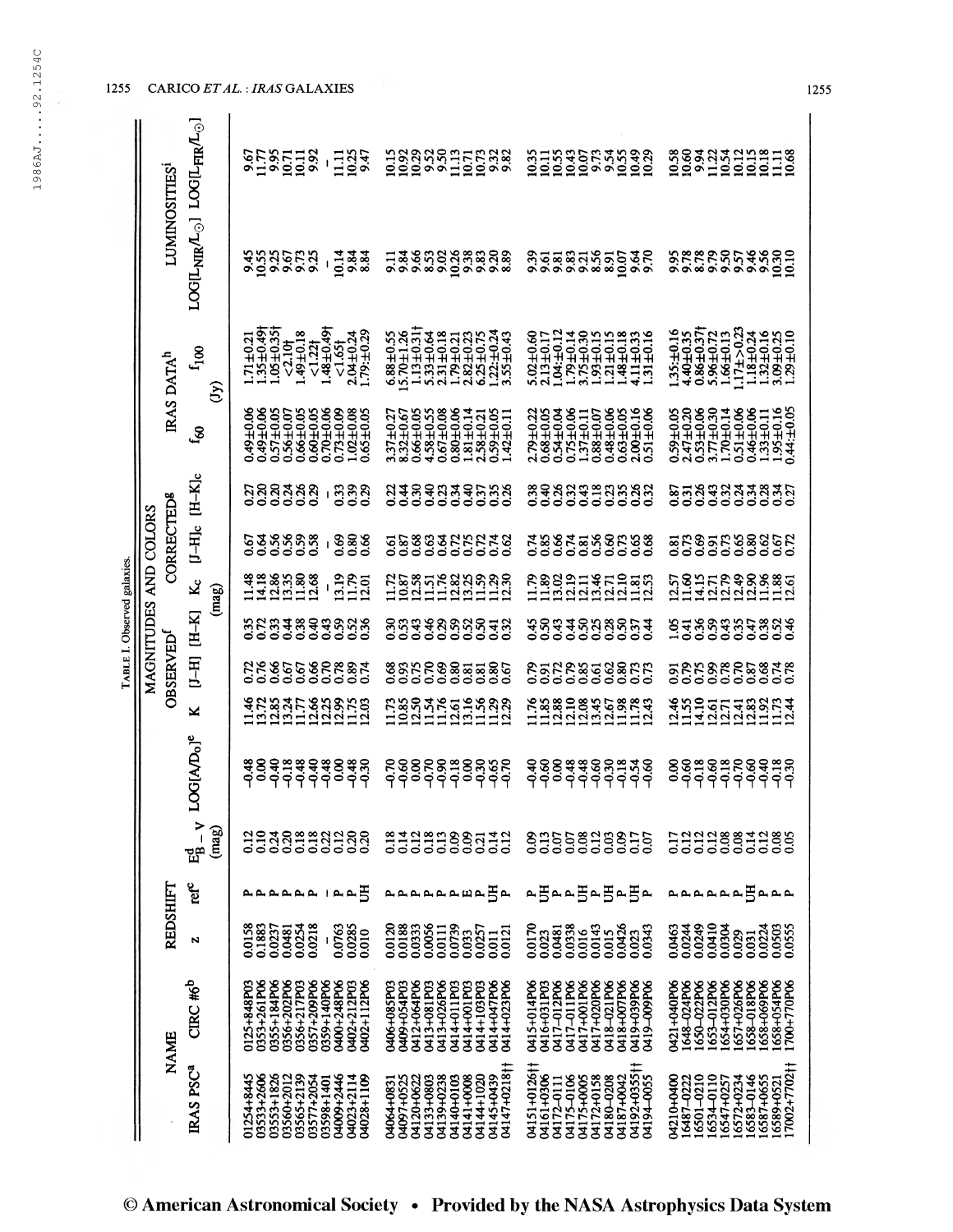| O                            |
|------------------------------|
| 4                            |
|                              |
| ഗ                            |
| $\mathbf \circ$<br>Ĵ         |
|                              |
| 4<br>$\overline{\mathbf{v}}$ |
|                              |
| $\sim$                       |
| $\sigma$                     |
| ١                            |
|                              |
|                              |
|                              |
|                              |
|                              |
|                              |
|                              |
| ۴                            |
| l<br>ď                       |
|                              |
| $\circ$                      |
| $\infty$                     |
| ന                            |
|                              |
| 4<br>$\tau$                  |
|                              |

| TABLE I. (continued) | LUMINOSITIES <sup>1</sup> | <b>LOGIL<sub>NIR</sub>/L<sub>o</sub>.1 LOGIL<sub>FIR</sub>/L<sub>o.</sub>1</b> |                         |                                                                                                                                          |                                     | 338885128<br>225985512<br>0.62<br>10.31                                                                                                                                 | 3888888<br>2000<br>$\frac{11.47}{11.13}$<br>10.66                                                                                                             | 10.26<br>10.07<br><b>8858888</b><br>00138888<br>9.67                                                                                                                     | 9.76<br>10.87                  |
|----------------------|---------------------------|--------------------------------------------------------------------------------|-------------------------|------------------------------------------------------------------------------------------------------------------------------------------|-------------------------------------|-------------------------------------------------------------------------------------------------------------------------------------------------------------------------|---------------------------------------------------------------------------------------------------------------------------------------------------------------|--------------------------------------------------------------------------------------------------------------------------------------------------------------------------|--------------------------------|
|                      |                           |                                                                                |                         | sz<br>82818851                                                                                                                           | 333                                 | 9.70<br>ឨ <b>៷៓</b> ឨ៓៓ឨ៓៓ឨ៓<br>ឨ៷៓ឨ៓៓ឨ៓៓ឨ៓៓ឨ៓                                                                                                                          | និង១៩៩៦១ ដ<br>និង១៩៩១១ ដឹ<br><b>8838</b>                                                                                                                      | 8.93<br>9.57<br>ុន្ត<br>ទី១១<br>២<br>10.03<br>0.4%                                                                                                                       | <b>3.04</b>                    |
|                      | IRAS DATA <sup>h</sup>    | $\mathbf{f}_{100}$                                                             | $\widehat{\mathcal{E}}$ | $0.76 \pm 0.16$<br>$0.98 + 0.17$<br>1.56±0.12<br>1.79±0.21<br>$2.86 + 0.23$<br>4.24±0.34<br>1.27±0.15                                    | 1.92±0.15<br>4.07±0.33<br>1.50±0.12 | $4.51 \pm 1.25$<br>0.75±0.17<br>96±0.16<br>97±0.32<br>$22 + 0.20$<br>$3.11 \pm 0.25$<br>3.07±0.37<br>$36 + 0.22$<br>541<br>m                                            | 1.21:±>0.24<br>$0.95 \pm 0.17$<br>1.83±0.15<br>4.10±0.33<br>$1.75 \pm 0.14$<br>$1.13 \pm 0.14$<br>$2.03 + 0.16$<br>6.81+0.54<br>13.03±1.56<br>1.41            | $1.63 \pm 0.13$<br>$1.11 \pm 0.18$<br>1.37±0.11<br>1.62±0.13<br>1.46±0.12<br>$1.71 \pm 0.14$<br>0.91:±0.11<br>2.36±0.19<br>1.22±0.15<br>$1.41 \pm 0.11$                  | 4.77±0.57<br>51.131            |
|                      |                           | යු                                                                             |                         | $0.56: \pm 0.07$<br>2.31±0.18<br>$0.42: \pm 0.05$<br>$0.50 + 0.06$<br>$0.67 + 0.05$<br>$0.61 \pm 0.05$<br>$1.95 + 0.16$<br>$0.84 + 0.07$ | 3.01±0.24<br>0.47±0.06              | $0.50 + 0.08$<br>$2.07 + 0.17$<br>$1.69 + 0.14$<br>0.77±0.06<br>0.67±0.05<br>$2.16 + 0.17$<br>$0.61 \pm 0.05$<br>$0.56 \pm 0.04$<br>0.84±0.07<br>0.84±0.07<br>0.48±0.06 | $0.48 + 0.06$<br>1.13 $\pm 0.09$<br>60±0.05<br>$0.61 + 0.05$<br>$1.10 + 0.09$<br>$1.76 + 0.14$<br>$1.27 + 0.10$<br>$3.42 + 0.27$<br><b>N1047</b><br>0.78<br>් | 0.52±0.06<br>0.59±0.05<br>$0.64 \pm 0.05$<br>0.63±0.08<br>0.45±0.05<br>90.04<br>90.04<br>$+0.06$<br>±0.15<br>49±0.05<br>$\overline{C}$<br>$\frac{69}{5}$<br>8.79<br>0.73 | $0.64 + 0.05$<br>$1.53 + 0.12$ |
|                      |                           | $H-Kc$                                                                         |                         | 33<br>0.25<br>88833888                                                                                                                   |                                     | 8858538888                                                                                                                                                              | 0.36<br><b>Bennedered</b>                                                                                                                                     | 0.20<br><b>gauggang</b><br>$\mathbf{I}$                                                                                                                                  | 0.35                           |
|                      | CORRECTED®<br>AND COLORS  | $[1-H]$ c                                                                      |                         |                                                                                                                                          |                                     | उँ<br>००<br>85858588<br>85858588                                                                                                                                        | F3F33558F33<br>000000000                                                                                                                                      | 0.65<br>833855888<br>$\blacksquare$                                                                                                                                      | 0.71                           |
|                      |                           | گلا                                                                            | (mag)                   |                                                                                                                                          |                                     | 88525388585<br>985253855                                                                                                                                                | <b>udadad</b><br>2322281<br>3382                                                                                                                              | 2.79<br>12.98<br><b>ក្នុង</b><br>ក្នុង ដូង និង                                                                                                                           | 12.82<br>11.85                 |
|                      | MAGNITUDES                | $H-K$                                                                          |                         | 5583988388                                                                                                                               |                                     | <b>82458254258</b><br>8245825425                                                                                                                                        | <b>233355353655</b><br>235555588                                                                                                                              | 88888888885                                                                                                                                                              | 0.41                           |
|                      | <b>OBSERVED</b>           | FLED                                                                           |                         | <b>822886</b><br>22229<br>888850<br>00000                                                                                                |                                     |                                                                                                                                                                         | 7872572887<br>0000000000                                                                                                                                      | <b>338</b><br>008<br>0.58<br><b>32233</b><br>00000                                                                                                                       | 0.79                           |
|                      |                           | ×                                                                              |                         | 13.39                                                                                                                                    |                                     | 12.76<br>12.77<br>12.27<br>$8748888$<br>$0.748888$<br>$0.019707$                                                                                                        | $25828834$<br>$2121212$<br>123<br>0.58                                                                                                                        | 2.75<br>8888338885<br>22883388                                                                                                                                           | 12.78<br>11.75                 |
|                      |                           | <b>SIAD</b> <sub>o</sub> <sup>e</sup><br>3                                     |                         | 88<br>99<br>0.00<br>३ <del>४</del> ८३८<br>२२२२२                                                                                          | <b>938</b>                          | န္ကန္လ<br>ਫ਼ <sub>ਲ਼</sub> ਲ਼ਫ਼ਫ਼ਲ਼ਲ਼<br>ਲ਼ਲ਼ਲ਼ਫ਼ਲ਼ਲ਼<br>8                                                                                                              | 88<br>၁၃<br>ぁ゠゠゠゠゠<br>ヸ゠゠゠゠゠゠<br>ヸ゠゠゠゠゠゠<br>၁၄<br>၁၃                                                                                                          | ႜၟႍႜၟႍႍႍႍႍႍႜႍႜႍၟႍႍႍႍႜၟႜၟႜၟၣႍႍႍ<br>ႜၟၣၣၣၣၣၣၣၣၣ<br>$-0.95$                                                                                                                 | 348                            |
|                      |                           | $\geq$<br>ಜ್ಞ                                                                  | (mag)                   | 6.06<br>0.09<br>0.08<br>0.08<br>0.08<br>0.08<br>ຣູ                                                                                       | 88.00<br>0.10                       | 88<br>00<br>0.15<br>0.15<br>38<br>$\frac{2}{3}$<br>0.08<br>88.0                                                                                                         | $\frac{86}{0.07}$<br>885<br>889<br>88000<br>$\frac{8}{2}$<br>0.05<br>0.05                                                                                     | 800<br>0.05<br>0.05<br>0.07<br>0.07<br>0.07<br>0.05<br>0.05<br>800<br>$\frac{5}{20}$                                                                                     | 0.09<br>0.08                   |
|                      |                           | ref <sup>c</sup>                                                               |                         | ΞŠ<br>உஉ்தத<br>ρ,<br>2                                                                                                                   |                                     | ΞE<br>Б<br>⊞≃⊞<br>Б<br>E<br>$\sim$<br>$\mathbf{a}$                                                                                                                      | Ë<br>$\Xi$<br>Ë<br>乤<br><b>띠 ᅀ</b> ᅀ<br>$\sim$<br>ے ک                                                                                                         | Ξ<br>Б<br>Б<br>Ξ<br>š<br>呂<br>Б<br>$\mathbf{a}$<br>≃                                                                                                                     | ے ہم                           |
|                      | REDSHIFT                  | N                                                                              |                         | 0.0678<br>0.0957<br>0.022<br>0.020<br>0.032<br>0.012<br>0.063<br>0.022                                                                   | 0.0086<br>0.0297                    | 0.0398<br>0.0304<br>0.0205<br>0.036<br>0.113<br>0.023<br>0.054<br>0.025<br>0.050                                                                                        | 0.0198<br>0.0153<br>0.0258<br>0.0160<br>0.018<br>0.046<br>0.024<br>0.063<br>0.057<br>0.023                                                                    | 0.0159<br>0.1081<br>0.024<br>0.057<br>0.024<br>0.050<br>0.031<br>0.021                                                                                                   | 0.0183<br>0.0369               |
|                      | NAME                      | $CIRC$ # $6b$                                                                  |                         | 701+043P06<br>701+030P06<br>702+772P06<br>702+100P06<br>702+081P06<br>703+104P06<br>704+066P06<br>706+041P06                             | 709+081P06<br>1710+166P06           | 1711+129P06<br>1711+788P06<br>715+126P06<br>1715+197P06<br>715+117P06<br>717+167P06<br>721+212P06<br>722+191P06<br>725+211P06<br>.730+202P06                            | 733+803P06†<br>735+263P06<br>1736+250P06<br>737+287P06<br>738+291P06<br>740+256P06<br>744+307P06<br>751+339P06<br>1752+329P06<br>753+348P06                   | 1755+326P06<br>803+347P06<br>755+313P06<br>803+338P06<br>804+340P06<br>806+359P06<br>806+397P06<br>813+373P06<br>816+398P06<br>820+416P06                                | 2126+871P06<br>2327+853P06     |
|                      |                           | IRAS PSC <sup>a</sup>                                                          |                         | 7015+0300<br>7012+0418<br>7019+7714<br>7026+0959<br>7039+1026<br>7041+0636<br>7062+0406<br>7027+0803                                     | 7091+0803<br>17101+1637             | 17118+1253††<br>17153+1141††<br>1118+7849<br>7152+1940<br>7156+1238<br>17218+2110<br>7223+1906<br>7176+1642<br>7253+2108<br>17300+2009                                  | 7377+2845†<br>7519+3351+<br>17526+3253+<br>17353+2616<br>7364+2458<br>17386+2908<br>7400+2538<br>7445+3043<br>17530+3446                                      | 17557+3117††<br>8130+3720†<br>8040+34001<br>7550+3238<br>8039+3349<br>8039+3444<br>8060+3552<br>8064+3942<br>8164+3948<br>18203+4133                                     | 23272+8518††<br>21263+8705     |

1256 CARICO ET AL.: IRAS GALAXIES

1256

 $\frac{1}{\alpha}$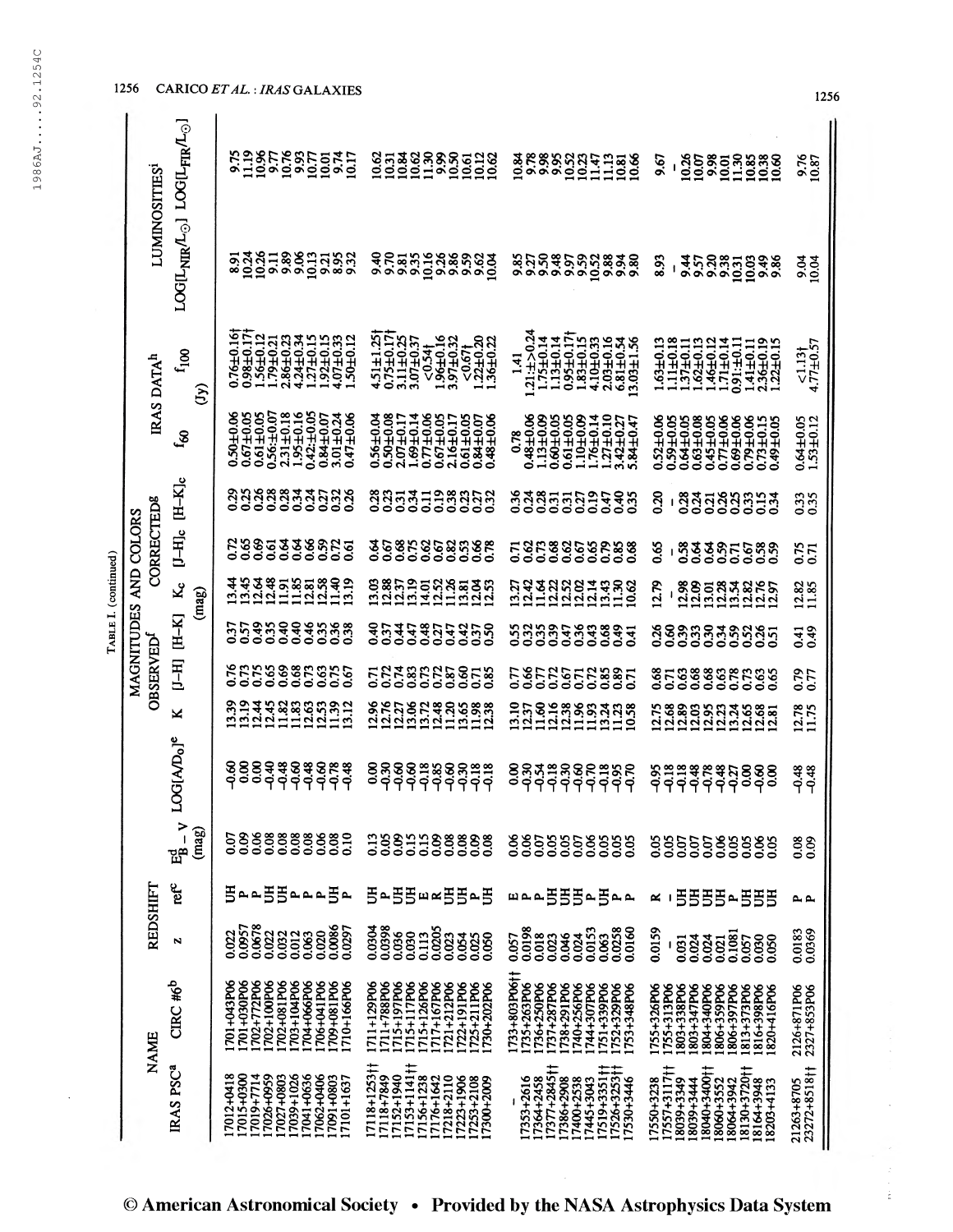#### 1257 CARICO ETAL.: IRAS GALAXIES 1257

<sup>a</sup> Infrared Astronomical Satellite (IRAS) Catalogs and Atlases: The Point Source Catalog (1985).<br><sup>b</sup> (1984). Astron Astrophys. **131**, C1.

 $\mathbf{F}$  Reference for redshifts:  $\mathbf{\tilde{P}} = \text{Palomar Observatory}$  (Persson and Persson 1986); UH = University of Hawaii Institute for Astronomy (Becklin, Heasley, Hill, and Wynn-Williams 1986); E = Elston *et al.* (1985); R = Rood (1980).<br><sup>4</sup>The color excess taken from the reddening maps of Burstein and Heiles (1982).<br><sup>4</sup>The logarithm of the ratio of the beam size to the galaxy siz

Intermined from the Palomar Observatory Sky Survey blue prints by visually estimating the radius at which the galaxy brightness equals the sky background.<br>The values quoted have been corrected for wavelength-dependent dist magnitudes and colors are  $< 0.08$  mag and  $< 0.04$  mag, respectively.<br><sup>8</sup> Corrected for redshift and Galactic reddening.<br><sup>h</sup> From the *IRAS Point Source Catalog* (PSC) 1985. The uncertainties quoted are calculated from t

PSC. The symbol  $\pm$  > indicates that the quoted uncertainty is a lower limit. A colon following the flux density refers to a "moderate quality" measurement;<br>no colon indicates a "high quality" measurement. See the *IRAS* obtained are indicated by <.

 $L_{\text{NIR}}$  and  $L_{\text{FIR}}$  are the near- and far-infrared luminosities, respectively, as defined in the text, and  $L_{\odot}$  is the solar luminosity.

Notes to TABLE I. (Denoted by †† in table, offset positions given here are only approximate.)

04147 + 0218. There are two galaxies in the field. The galaxy chosen as the minisurvey galaxy lies within 5" of the *IRAS* position, and is almost 2 mag-<br>nitudes brighter at K and considerably larger than the second galax

is 20" E and 60" N of the *IRAS* position.<br>**04151** + 0126. There is a foreground star lying 40" E, 15" N of the *IRAS*<br>position. The galaxy is 90" W, 60" S of the *IRAS* position.<br>**04192** + 0355. There are two nonstellar

source based on the radio-source position (Eales 1986).<br>**17118+1253**. There are two nonstellar objects, one at 60" W, 20" N and a second at 50" W, 0" N; the latter was chosen as the minisurvey galaxy since it is 1.6 mag brighter at K, and its position agrees with the radio-source position (Eales 1986).

17153 + 1141. A foreground star lies 50" E, 20" S of the *IRAS* position. The minisurvey galaxy is at 15" W", 0"N, with a second foreground star lying to the immediate northwest.

1733 + 803P6. This galaxy was not included in the *IRAS Point Source Cata-log*. However, the *IRAS* flux densities for this galaxy were considered valid despite their exclusion from the PSC (see the text). The 60 and 100 densities have been taken as the average of those quantities for the IRAS sources  $17329 + 8016$  and  $17331 + 8016$  from the *IRAS* working-survey data base.

1982) mounted at the Cassegrain focus of the Palomar 5 m telescope (Persson and Persson 1986), or the Grism spectrometer on the 2.2 m telescope at Mauna Kea (Becklin, Heasley, Hill, and Wynn-Williams 1986). The redshifts and their source are listed in Table I.

Corrections were applied to the measured magnitudes of each galaxy to take into account wavelength-dependent distortions in the beam profiles. Two-dimensional representations of the beam shapes for each wavelength were made by combining beam profiles obtained from north-south and east-west scans across a star, and these two-dimensional representations were then numerically convolved with the de Vaucouleurs  $r^{1/4}$  law (de Vaucouleurs 1948). The scale lengths in the de Vaucouleurs law for each galaxy profile were taken as  $D_0/2$ , where  $D_0$  is the galaxy major-axis diameter as determined from the POSS blue prints by visually estimating the radius at which the galaxy brightness equals the sky background. The corresponding corrections subtracted from each observed magnitude were 0.03-0.07 mag in /, 0.02-0.05 mag in  $H$ , and 0.01-0.02 mag in  $K$ , with uncertainties of 0.01–0.02 mag. The resulting corrections to the nearinfrared colors caused a decrease of 0.02-0.03 mag in  $J-H$ and 0-0.03 mag in  $H - K$ , with uncertainties in the corrections on the order of 0.03 mag.

 $17377+2845$ . The minisurvey galaxy is at 5" E, 25" N, with a foreground

star lying to the immediate southwest.<br>17519 + 3351. The minisurvey galaxy is 0" E, 0" N; there is a second galaxy<br>at 10" W, 60" S. at  $10''$  W,  $60''$  S.<br>17526 + 3253. There are two nonstellar nuclei within a few arcseconds of

the IRAS position; both nuclei correspond to radio-source positions (Eales 1986). The near-infrared flux densities for both sources have been added together.

17557+3117. There are two galaxies in the field, one at 20" E, 0" N and another at 10" E, 5" N. They are of comparable size and brightness, and both galaxies correspond to radio-source positions (Eales 1986). The nearinfrared flux densities for both galaxies have been added together.

18040+3400. There are two nonstellar nuclei within a few arcseconds of the IRAS position; their near-infrared flux densities have been added to-

gether.<br>18130+3720. There are two galaxies in the field, one at 5" W, 0"N and<br>another at 10" W, 20" N. They are of comparable size and brightness, and<br>their near-infrared flux densities have been added together. There is a foreground star at 10" W, 15" N.

 $23272+8518$ . There are two galaxies in the field, one at 10" E, 0" N and another at 5" W, 15" N. They are of comparable size and brightness, and their near-infrared flux densities have been added together. There is also a foreground star at 30" W, 0" N.

Corrections for Galactic reddening and redshift  $(K$  corrections) were also applied to the observed magnitudes. The Galactic reddening corrections  $A_{\lambda}$  were obtained for each galaxy from the reddening maps of Burstein and Heiles ( 1982) using the reddening law of Cohen et al. ( 1981). The K corrections,  $K_{\lambda}$ , were obtained by linearly interpolating the  $K$  corrections of S. E. Persson as given by Neugebauer et al. ( 1985). Using the convention that the corrected magnitude  $m_{0\lambda}$  and the measured magnitude m are related by  $m_{0\lambda} = m - A_{\lambda} - K_{\lambda}$ , the following mean values for the corrections and their corresponding dispersions were obtained:  $A_J = 0.08 \pm 0.04$  mag,  $A_H = 0.05 \pm 0.02$  mag,  $A_K$  $= 0.03 \pm 0.01$  mag, and  $K_J = 0.02 \pm 0.02$  mag,  $K_H$  $= 0.00 \pm 0.01$  mag,  $K_K = -0.12 \pm 0.08$  mag.

No correction for beam size has been made. Table I gives the values of  $log(A/D_0)$  for the minisurvey galaxies, where A is the beam diameter and  $D_0$  is as described above. Although the individual measurements of  $D_0$  are crude, they are nevertheless sufficient to indicate any significant effects that may exist in the sample as a whole. No evidence of any correlation between size and near-infrared colors was apparent. The observed and corrected  $K$  magnitudes and near-infrared colors are tabulated in Table I. The two galaxies for which redshifts are not available have not been included in any of the follow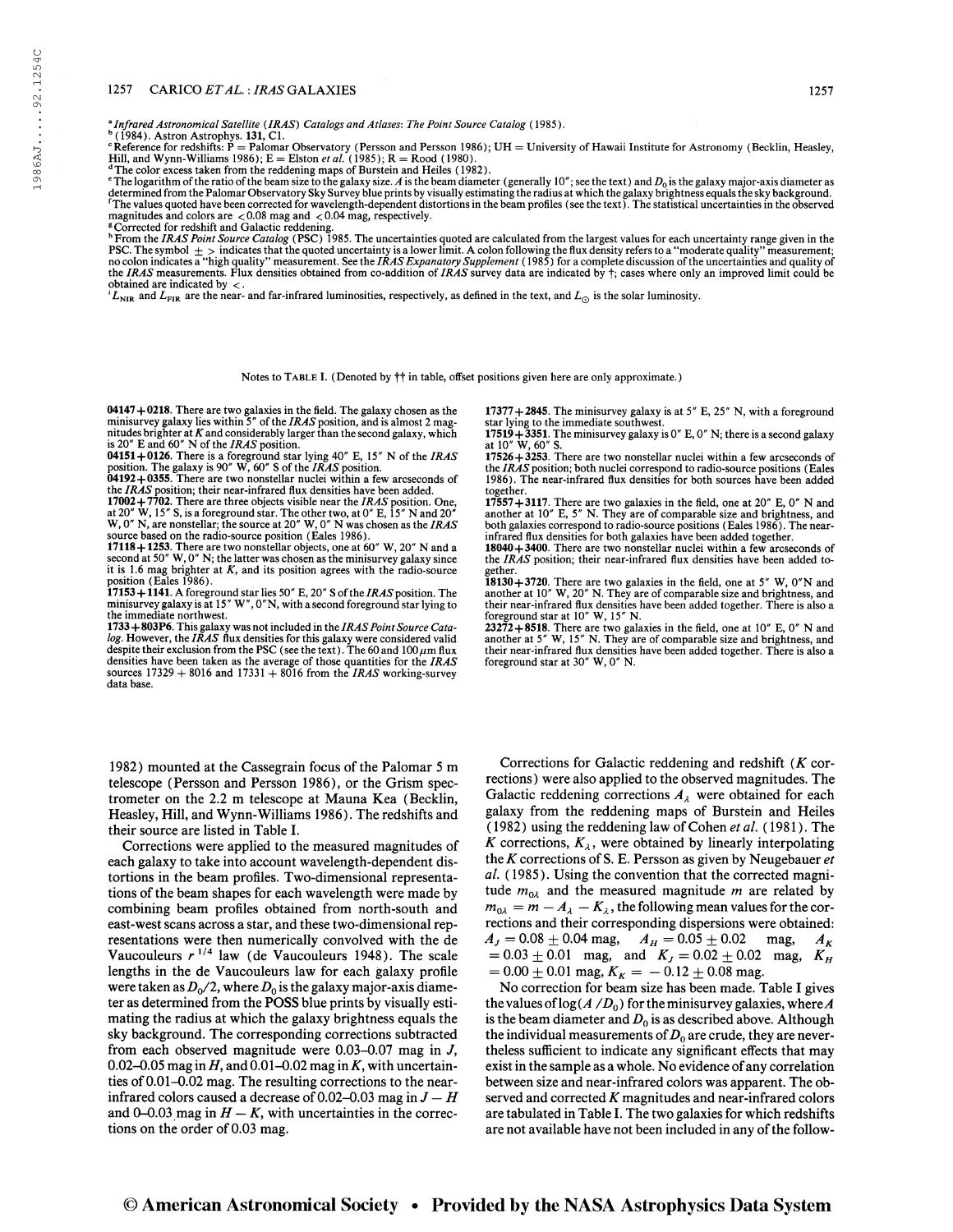ing analysis; nevertheless, their observed near-infrared magnitudes and colors have been included in Table I.

Elston et al. (1985) have published  $J, H$ , and K measurements for eight of the minisurvey galaxies. In almost every case their color measurements are significantly discrepant with the corresponding measurements presented in this paper. For three of the galaxies for which the greatest discrep-<br>ancy exists  $(17218 + 2110, 17519 + 3351,$  and ancy exists  $(17218 + 2110, 17519 + 3351,$  and  $17526 + 3253$ , we have repeated the observations, and in each case these repeat measurements were in good agreement with the original Palomar results. The discrepancies are not due to different sources being selected as the correct IRAS source since none of the objects observed from Palomar can account for the extreme near-infrared colors reported by Elston et al., and only two of the minisurvey galaxies for which Elston et al. report  $J, H$ , and  $K$  measurements have other objects nearby which could lead to such confusion.

## b) IRAS Data

The IRAS data used for this analysis were taken from the IRAS Point Source Catalog (1985, hereafter referred to as the PSC) and are listed in Table I. The data used by Soifer et al. (1984) in their analysis involved flux estimates which were revised prior to publication of the PSC. Two of the galaxies present in Soifer's sample, 0418 + 058P06 and <sup>1751</sup> + 319P06, did not qualify for inclusion in the PSC, and a third galaxy,  $04203 + 0425 (0420 + 044P06)$ , has only a limit listed in the PSC for the 60  $\mu$ m flux density. These galaxies have been excluded from this paper. A fourth galaxy from Soifer's sample,  $1733 + 803P06$ , was also excluded from the PSC, but in this case the IRAS observations were judged valid (Chester 1985). The 60 and 100  $\mu$ m flux densities from the IRAS working-survey data base for this galaxy are also listed in Table I. The IRAS Explanatory Supplement (1985) includes a complete discussion of the uncertainties in the IRAS data.

Sixteen of the minisurvey galaxies have only limits in the PSC for the 100  $\mu$ m flux density. For these galaxies, which are flagged in Table I, the improved  $100 \mu m$  flux densities or limits have been obtained from co-addition of IRAS survey data.

#### III. RESULTS

#### a) Near-Infrared Colors

The near-infrared colors for the minisurvey galaxies are plotted in Fig. 1. There is one galaxy,  $04210 + 0400$ , which is distinct from the rest of the sample, with  $J - H = 0.81$  and  $H - K = 0.87$ . These measurements are appropriate for a galaxy with contributions at  $K$  of roughly 90% Seyfert nucleus and 10% normal galaxy (Glass 1981 ), and are consistent with the findings of Beichman et al. (1985), who find a Seyfert 2 emission-line spectrum for this galaxy.

The region in Fig. <sup>1</sup> enclosed by a dashed line is the region occupied by the normal spiral galaxies of Aaronson (1977), converted to the CIT photometric system of Frogel et al. (1978). The Aaronson sample was not intended as a statistically complete sample, but consists of 91 galaxies that were selected on the basis of being bright, well observed at other wavelengths, and covering a wide range of morphological types. Nevertheless, we will use Aaronson's sample as representative of normal field spiral galaxies.

It can be seen from Fig. 1 that a large fraction of the minisurvey galaxies would be well fitted by the normal galaxy



FIG. 1. Near-infrared colors for the IRAS minisurvey galaxies. The region enclosed by a dashed line is that occupied by the normal spiral galaxies of Aaronson ( 1977). The solid lines A through D represent contributions to the near-infrared colors as follows: A corresponds to a reddening screen of purely absorbing dust, drawn as a function of  $\tau_V$ , the optical depth at  $V$ ; B to reddening from dust that is uniformly mixed with the emitting source, also drawn as a function of  $\tau_V$ ; C, D to 600 and 1000 K dust, respectively, with emissivity  $\epsilon$  varying as  $\epsilon \propto v^2$ , where v is the frequency. Lines C and D are labeled according to the fractional contribution to the 2.2  $\mu$ m emission, assuming zero contribution from dust emission for a normal stellar population. All of the lines A through D are taken from Aaronson (1977).

region were it not for a slight shift, amounting to roughly 0.02 mag in both  $J - H$  and  $H - K$ . We consider such a small systematic effect with skepticism in view of the systematic uncertainties inherent in the comparison between the two samples. The effect can also be viewed as a shift of  $\sim 0.04$ mag in  $H - K$  alone, making it consistent with a contribution to the 2.2  $\mu$ m flux from dust emission. However, a conclusive determination as to whether this shift is a real effect would require measurements of both the minisurvey sample and a set of normal spiral galaxies using the same photometric system and is beyond the limits of this study.

The minisurvey galaxies are redder, on average, than the Aaronson galaxies and show a larger dispersion in  $J - H$ and  $H - K$ . As is indicated in Fig. 1, this can be understood by invoking the presence of dust in the minisurvey galaxies, affecting the near-infrared colors of a normal stellar population through absorption with visual optical depths up to about 5, coupled with emission by hot dust. The large internal extinction needed to account forthese colorsis consistent with the considerable internal extinction in a sample of latetype spiral galaxy nuclei studied by Frogel ( 1985 ), and with the finding by De Jong et al. (1984) that most IRAS galaxies are late-type spirals.

A possible alternate source for excess reddening in nearinfrared colors is nonthermal infrared continuum emission. To consider this possibility, it would be worthwhile to know what fraction of the minisurvey galaxies may be Seyfert nuclei. The spectral indices between 60 and 100  $\mu$ m for the minisurvey galaxies have been compared to those in a sample of known Seyfert galaxies studied by Miley, Neugebauer, and Soifer (1985). The spectra of the minisurvey galaxies between 60 and 100  $\mu$ m do appear to be statistically some-

# © American Astronomical Society • Provided by the NASA Astrophysics Data System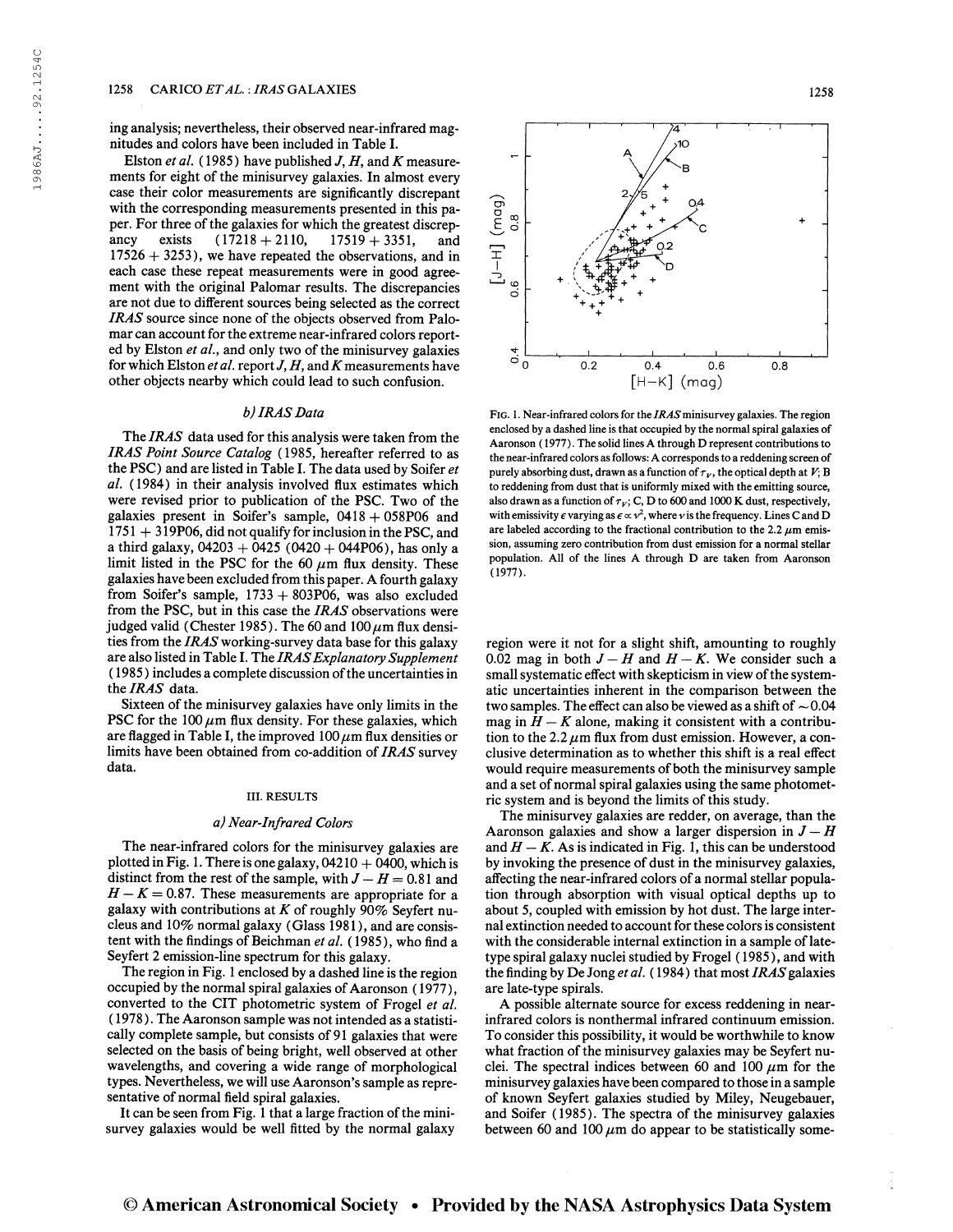what steeper than would be expected for Seyfert nuclei, but the difference is only marginally significant and of itself is insufficient to provide a reliable estimate of the Seyfert contribution to the minisurvey sample. De Grijp et al. (1985)<br>have shown that the selection criterion selection criterion have shown that the selection criterion<br>0.5  $< \alpha$  (60,25) < 1.25 (where  $\alpha$  is defined by  $f_v \propto v^{-\alpha}$ ) is a very efficient means of finding previously unknown Seyfert galaxies (see also Osterbrock and De Robertis 1985). Unfortunately, only 21 of the minisurvey galaxies have firm  $IRAS$ detections at 25  $\mu$ m. Nevertheless, for those 21 galaxies the median spectral index is  $\alpha$  (60,25) = 2.1, which can be compared to the results of Miley, Neugebauer, and Soifer (1985), who find median 60 to 25  $\mu$ m spectral indices for Seyfert <sup>1</sup> and Seyfert 2 galaxies of 1.0 and 1.2, respectively. Although not conclusive, this suggests that the minisurvey probably does not contain a substantial Seyfert population.

It may be possible to identify Seyfert nuclei based on their near-infrared properties. Balzano and Weedman ( 1981 ), by analyzing samples of Seyfert, emission-line, and bright compact nuclei, conclude that a value of  $J - K > 1.1$  mag for a galaxy nucleus indicates an  $80\%$  probability that the nucleus will show indicators of a nonthermal source. The results of Balzano and Weedman, however, are based in large part on an analysis of known Seyfert nuclei, for which the near-infrared colors tend to have a larger  $H - K$  than do the minisurvey galaxies. Ten of the minisurvey galaxies have  $J - K$  > 1.1 mag, but, because the distribution of the minisurvey galaxies corresponds well with the effect of internal extinction from dust absorption, we believe that the nonthermal continuum does not contribute substantially to the nearinfrared colors of the minisurvey galaxies. Nevertheless, this possibility cannot be entirely ruled out based on the data in this paper.

#### b) Near- and Far-Infrared Luminosity Correlation

The near- and far-infrared luminosities are tabulated in Table I for all of the galaxies for which redshifts are available. For these calculations, the near-infrared flux is taken as  $F_{\text{NIR}} = v f_{\nu}$  (2.2  $\mu$ m), while the far-infrared flux is taken as the flux between 42 and 122  $\mu$ m (see Appendix B of Cataloged Galaxies and Quasars Observed in the IRAS Survey (1985)). The luminosities were calculated for  $H_0 = 75$  km (1985)). The luminosities were calculated for  $H_0 = 75$  km s<sup>-1</sup> Mpc<sup>-1</sup> and  $q_0 = 1/2$ . The distribution of near-infrared  $s^{-1}$  Mpc<sup>-1</sup> and  $q_0 = 1/2$ . The distribution of near-infrared<br>luminosities has a mean  $log(L_{\text{NIR}}/L_{\odot}) = 9.6$  (where  $L_{\odot}$  is luminosities has a mean  $log(L_{\text{NIR}}/L_{\odot}) = 9.6$  (where  $L_{\odot}$  is<br>the solar luminosity) with a dispersion of  $log(L_{\text{NIR}}/L_{\odot})$  of  $\sigma_{\text{NIR}} = 0.5$ , and the far-infrared luminosity distribution has a mean  $\log(L_{\text{FIR}}/L_{\odot}) = 10.4$  with a dispersion of  $\log(L_{\rm FIR}/L_{\odot} )$  of  $\sigma_{\rm FIR} =0.5.$ 

Figure 2(a) shows the distribution of  $\log(L_{\rm FIR}/L_{\rm NIR})$  for the minisurvey galaxies; the distribution has a mean  $\log(L_{\rm FIR}/L_{\rm NIR}) = 0.8$ , and a dispersion of  $\log(L_{\rm FIR}/L_{\rm NIR})$ of  $\sigma = 0.2$ . It would be useful to compare the distributions of  $log(L_{\text{FIR}}/L_{\text{NIR}})$  and  $log(L_{\text{FIR}}/L_B)$ , where  $L_B$  is the blue luminosity, for the minisurvey galaxies to determine if the far-infrared luminosity is better correlated with the nearinfrared or the blue luminosity. However, these galaxies have not yet been systematically measured at visible wavelengths; the blue magnitudes used by Soifer et al. (1984) were crude estimates. Soifer et al. (1986), however, have compiled a complete sample of 341 IRAS galaxies which have  $60 \mu m$  flux densities greater than 5 Jy, Galactic latitude  $|b| > 30^{\circ}$ , and declination  $\delta > -20^{\circ}$ . This sample, the *IRAS* bright galaxy sample, is similar to that observed in the mini-



FIG. 2. (a) The distribution of  $\log(L_{\rm FIR}/L_{\rm NIR})$  for the minisurvey galaxies.  $L_{\text{FIR}}$  and  $L_{\text{NIR}}$  are the far- and near-infrared luminosities, respectively (see the text), and  $f$  is the fraction of galaxies, normalized to 1 at the peak in the distribution. (b) The distribution of  $\log(L_{\rm FIR}/L_B)$ , where  $L_B$  is the blue luminosity, for the IRAS bright galaxy sample (Soifer et al. 1986b), normalized to the peak in the distribution. (c) The same as (a), but with the near-infrared luminosities adjusted to  $A/$  $D_0 = 1.0$  using the growth curve given by Frogel et al. (1978). A is the beam diameter and  $D_0$  is the galaxy major-axis diameter as measured on the Palomar Obseratory Sky Survey prints (see the text).

survey in that it represents a complete, flux-limited sample of infrared-selected galaxies; we assume that these galaxies will have similar properties to those in the minisurvey. In Fig. 2(b) the distribution of  $\log(L_{\rm FIR}/L_B)$  for the bright galaxy sample is plotted. It has a dispersion of  $log(L_{\text{FIR}}/L_B)$  of  $\sigma_{bg}=0.6$  centered about a mean  $log(L_{\text{FIR}}/L_B)$  of  $\log(L_{\text{FIR}}/L_B) = 0.6.$ 

Clearly, fluctuations and sample size will affect the widths of the distributions. Additional scatter can also be expected in the bright galaxy sample distribution since the blue luminosities for the bright galaxy sample were derived from the blue magnitudes listed in the Zwicky catalog (Zwicky et al. 1961-1968). These effects have been considered by adding an additional uncertainty to the  $L_{\text{NIR}}$  measurements, comparable to the uncertainties in the Zwicky magnitudes (which are  $< 0.5$  mag; see, for example, Giovanelli and Haynes 1984; or Huchra 1976), and then using an  $F$ -distribution test to compare the effect of the additional scatter in the minisurvey distribution to the bright galaxy sample distribution. The result is that, to the 99% confidence level, the quantities  $\sigma$  and  $\sigma_{bg}$  do not represent dispersions of equivalent parent populations. Thus, to the extent that the minisur-

# © American Astronomical Society • Provided by the NASA Astrophysics Data System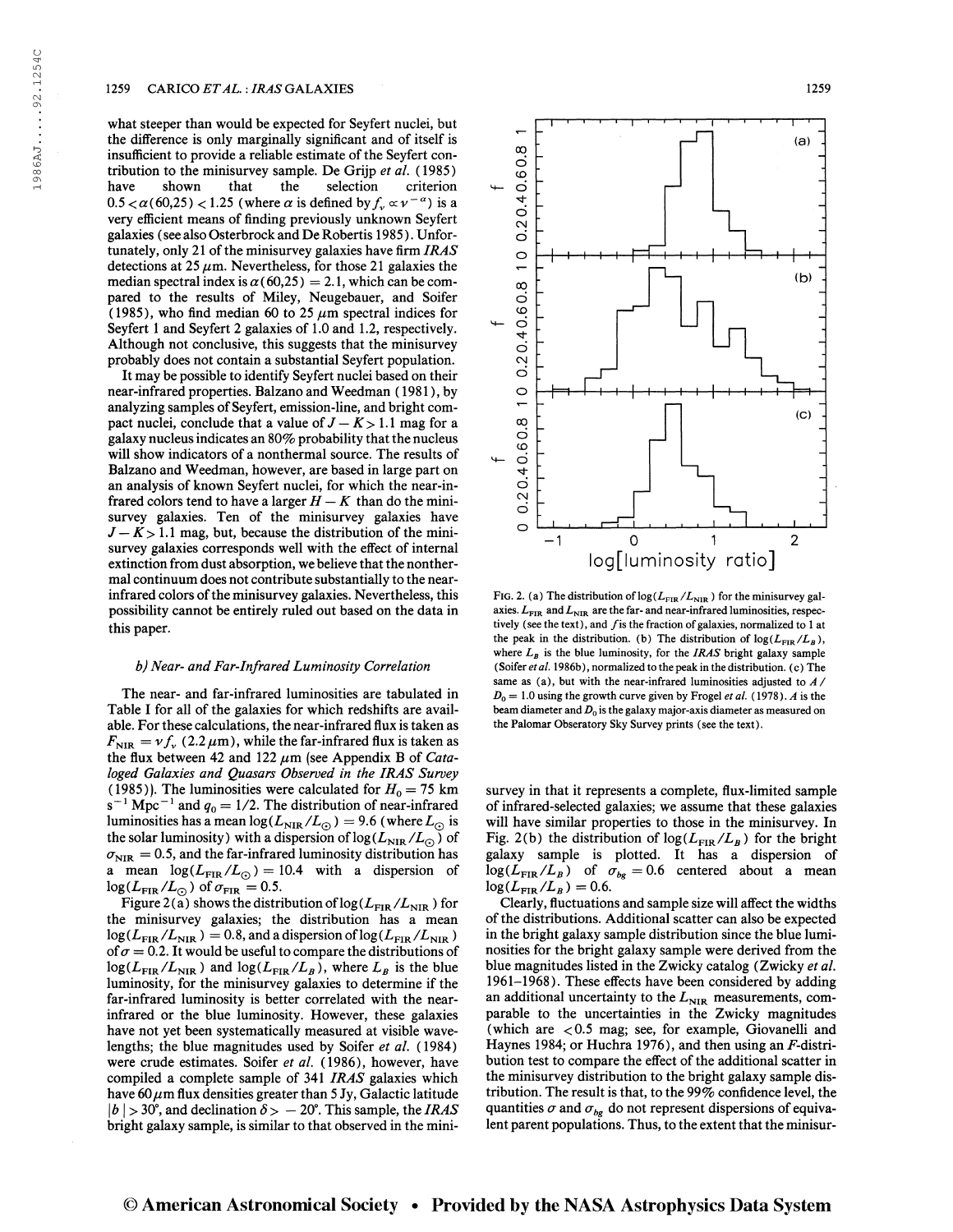vey and the bright galaxy sample provide equivalent representations of far-infrared-bright galaxies, such galaxies do in fact have a tighter correlation between their far- and nearinfrared emission than between their far-infrared and blue light.

Such a tighter correlation in the far-infrared to 2.2  $\mu$ m luminosity again suggests that extinction by dust significantly affects the visible luminosity of far-infrared-bright galaxies. However, an alternate explanation (Frogel 1986) is that a number of minisurvey galaxies have undergone a period of active star formation in the past 10<sup>8</sup> yr. Such enhanced star formation would produce relatively bright optical magnitudes and blue  $UBV$  colors, but would not necessarily produce correspondingly high far-infrared emission. Furthermore, the enhanced optical emission would not be well correlated with the near-infrared emission, which is due primarily to older stars. Without more detailed information on the types of galaxies in the minisurvey, it is not possible to distinguish conclusively between these two possible explanations.

In Fig. 2(c), the distribution of  $\log(L_{\rm FIR}/L_{\rm NIR})$  for the minisurvey galaxies is again shown, where the near-infrared luminosities have been corrected to  $A/D_0 = 1.0$  using the growth curve given by Frogel et al. (1978); the corresponding corrections to the  $K$  magnitudes are typically in the range from 0 to 1 mag. This distribution has a mean<br>  $log(L_{FIR}/L_{NIR}) = 0.5$ , with a dispersion of  $\log(L_{\text{FIR}}/L_{\text{NIR}}) = 0.5$ , with a dispersion of  $\log(L_{\text{FIR}}/L_{\text{NIR}})$  of  $\sigma_{0.1} = 0.3$ . An *F*-distribution test again indicates that the increase in scatter in this distribution relative to the distribution in Fig.  $2(a)$  is statistically significant to the 90% confidence level, implying that the far-infrared emission in the majority of the minisurvey galaxies may have a strong nuclear component.

The use of the near-infrared colors as an indicator of the far-infrared activity in the minisurvey galaxies has been investigated in the color-color plots of Fig. 3. In each of these plots, the intent has been to identify some parameter involving the far-infrared luminosity which would divide the sample into distinct groups such that the near-infrared colors for each group would be distinguishable. In Fig. 3(a), the galaxies have been divided into three groups according to whether their far-infrared luminosity lies in the upper, middle, or lower range of the far-infrared luminosities for the entire sample. The luminosity cutoff for each group was determined so as to have as nearly equal numbers of galaxies in each group as possible. In Fig.  $3(b)$ , a similar division of the sample into three roughly equal-size groups has been done, where the galaxies have been separated by the ratio  $L_{\rm FIR}/L_{\rm NIR}$ . In Fig. 3(c), the sample has been separated in a  $L_{\text{FIR}}/L_{\text{NIR}}$ . In Fig. 3(c), the sample has been separated in a similar manner using the quantity  $L_{\text{FIR}}/(D_0)^2$ , effectively the far-infrared surface brightness. In all cases, the parameters, which should be clear indicators of far-infrared activity, are ineffective in distinguishing the near-infrared colors as a function of the far-infrared emission.

This result, that there is no clear correlation between nearinfrared colors and far-infrared activity, is not surprising if the far-infrared luminosity in these galaxies is not dominated by the emission from the dust which is responsible for the extinction seen in the near infrared. In particular, if the nearinfrared luminosity is extended throughout the disk, as would be expected for a normal stellar population, then the relatively broadbeam near-infrared measurements (with  $A /$  $D_0 > 0.2$  for more than 90% of the sample) will be dominated by disk emission which, considering the above discussion,



Fig. 3. The near-infrared colors for the minisurvey galaxies, (a) The galaxies are separated according to their far-infrared luminosities, galaxies are separated according to their far-infrared luminosities,<br>where the symbols  $\triangle$ ,  $\bigcirc$ , and + represent  $log(L_{\text{FIR}}/L_{\odot}) > 10.61$ , where the symbols  $\Delta$ , O, and + represent  $log(L_{FIR}/L_{\odot}) > 10.61$ ,<br>  $10.10 < log(L_{FIR}/L_{\odot}) < 10.61$ , and  $log(L_{FIR}/L_{\odot}) < 10.10$ , respectively. (b) The galaxies are separated according to the ratio of their far-infrared to near-infrared luminosities, where the symbols  $\triangle$ ,  $\bigcirc$ , and + represent  $\log(L_{\rm FIR}/L_{\rm NIR}) > 0.87, 0.64 < \log(L_{\rm FIR}/L_{\rm NIR})$  $<$  0.87, and log( $L_{\text{FIR}}$ / $L_{\text{NIR}}$ )  $<$  0.64, respectively. (c) The galaxies are separated according to the effective far-infrared surface brightness,  $L_{\rm FIR}/(D_0)^2$ , where  $D_0$  is the galaxy major-axis diameter as measured on the Palomar Observatory Sky Survey blue prints (see the text). The symbols  $\triangle$ , O, and + represent  $\log(L_{\text{FIR}}/(L_{\odot}D_0^2)) > 7.97$ , 7.10 < log( $L_{\text{FIR}}/(L_{\odot}D_0^2)$ ) < 7.96, and log( $L_{\text{FIR}}/(L_{\odot}D_0^2)$ ) < 7.10, respectively. For each of the above plots, the cutoffs in the luminosity parameter were determined so as to give roughly equal numbers of galaxies in each of the three groups.

would not necessarily correlate well with the primarily nuclear far-infrared emission.

### IV. CONCLUSIONS

Near-infrared observations of 80 galaxies from the IRAS minisurvey have produced the following results:

(1) The near-infrared colors of far-infrared-bright galaxies are similar to those of normal field spiral galaxies, but show a larger range in  $J - H$  and  $H - K$  and slightly redder colors, possibly indicating the presence of dust in far-infrared-bright galaxies. For the minisurvey sample, there is evidence for dust absorption of visual optical depths up to about 5, coupled with hot-dust emission.

( 2 ) The far-infrared emission offar-infrared-bright galaxies appears to be more tightly correlated with the near-infrared emission than with the visible emission. This suggests